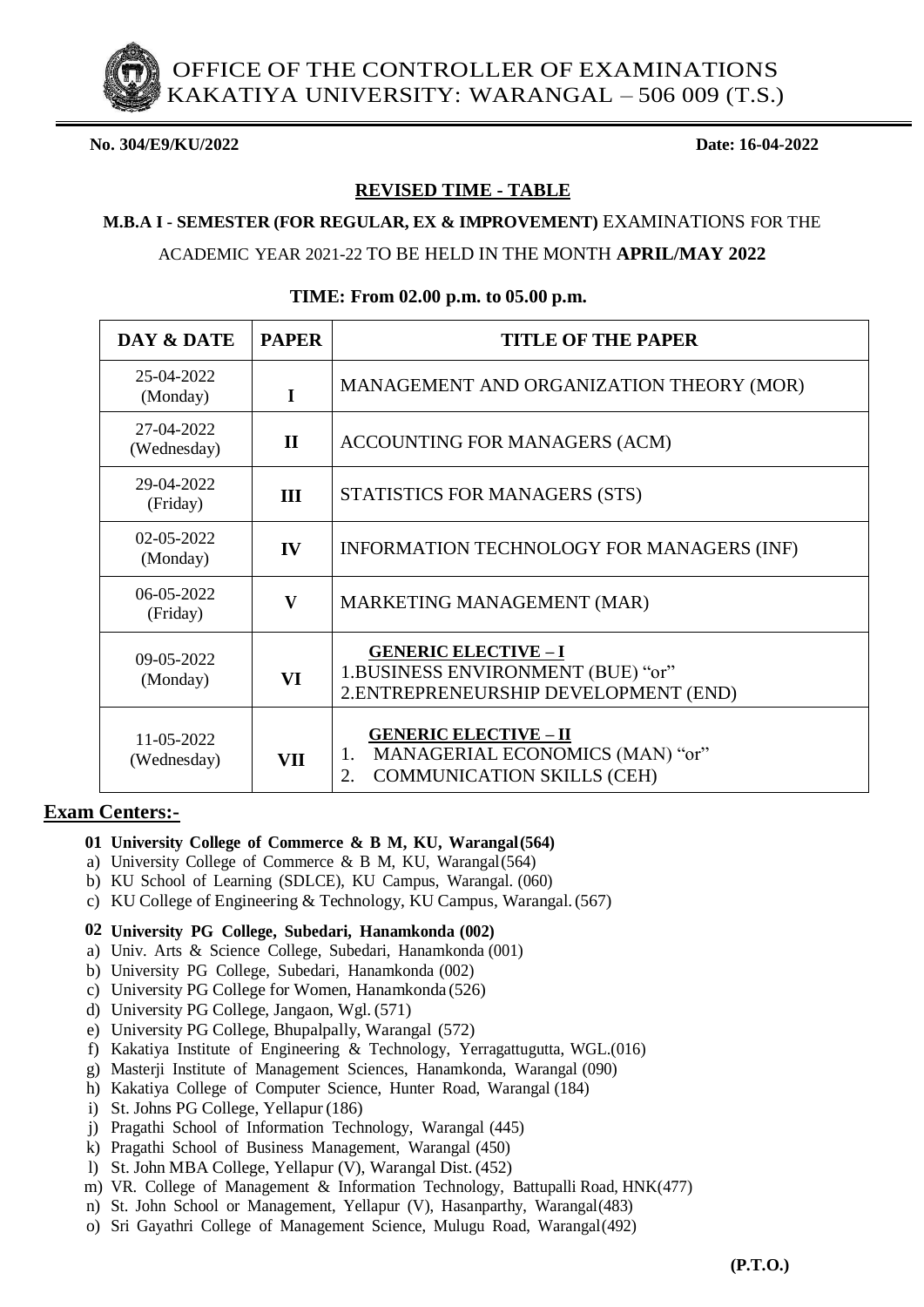### **:::02:::**

# **03 Vaagdevi Degree & PG. College, Kishanpura, Hanamkonda, Warangal(117)**

- a) Lal Bahadur PG. College, Warangal (007)
- b) The Crescents College of Business Management , Warangal (126)
- c) St.Joseph PG College, Rampur(264)

# **04 Alluri Institute of Management Sciences, Hunter Road, Hanamkonda(087)**

- a) New Science PG. Degree  $\&$  PG. College, Hanamkonda, Warangal (099)
- b) Jayamukhi Institute of Management Science, Narsampet, Warangal (189)
- c) Vinuthna College of Management, Hasanparthy, Hanamkonda (482)

# **05 New Science PG. Degree & PG. College, Hanamkonda, Warangal(099)**

- a) CKM Arts & Science College, Desaipet, Warangal (009)
- b) Vaagdevi Institute of Management Sciences, Bollikunta, Warangal (162)
- c) Bharathi Institute of Business Management, Ganadevipalli,(M) Geesugonda,Warangal (507)

# **06 Lal Bahadur PG. College, Warangal(007)**

- a) Alluri Institute of Management Sciences, Hunter Road, Hanamkonda (087)
- b) Vaagdevi Degree & PG. College, Kishanpura, Hanamkonda, Warangal(117)

# **07 University PG College, Khammam(027)**

- a) University PG College, Khammam(027)
- b) Manair College of Management Studies, Khammam (088)
- c) Gayathri Institute of Management Studies, Raghunadhapalem, Khammam (480)
- d) Vijaya Institute of Management, Khammam (511)
- e) Sri Kavitha Institute of Management, Thanikella, Khammam(512)

# **08 University College of Engineering, Kothagudem,Bhadradri Dist.(017)**

- a) University College of Engineering, Kothagudem, Bhadradri Dist.(017)
- b) KLR PG College, Palvancha, Bhadradri Dist.(171)
- c) Dhanvanthari Institute of Management Science, Kothagudem, Bhadradri(444)
- d) KLR. Institute of Management & IT, Ramavaram, Kothagudem, Bhadradri(446)
- e) Jaya Institute of Business Management, Palvancha. Bhadradri Dist.(479)

## **09 C V Raman Degree & P.G. College, IB Chowrasta, Mancherial, (149)**

a) Aizza College Of Engineering & Technology Mulkalla Mancherial(626)

 **ADDL.CONTROLLER OF EXAMINATIONS CONTROLLER OF EXAMINATIONS**

- NOTE:-1) Any omission or clash in the Time-Table may kindly be intimated to the Controller of Examinations, Kakatiya University, Warangal, immediately.
	- 2) Students Should Wear Mask and bring their own sanitizer.

**\*Cell Phones are strictly prohibited in the Examination Premises\***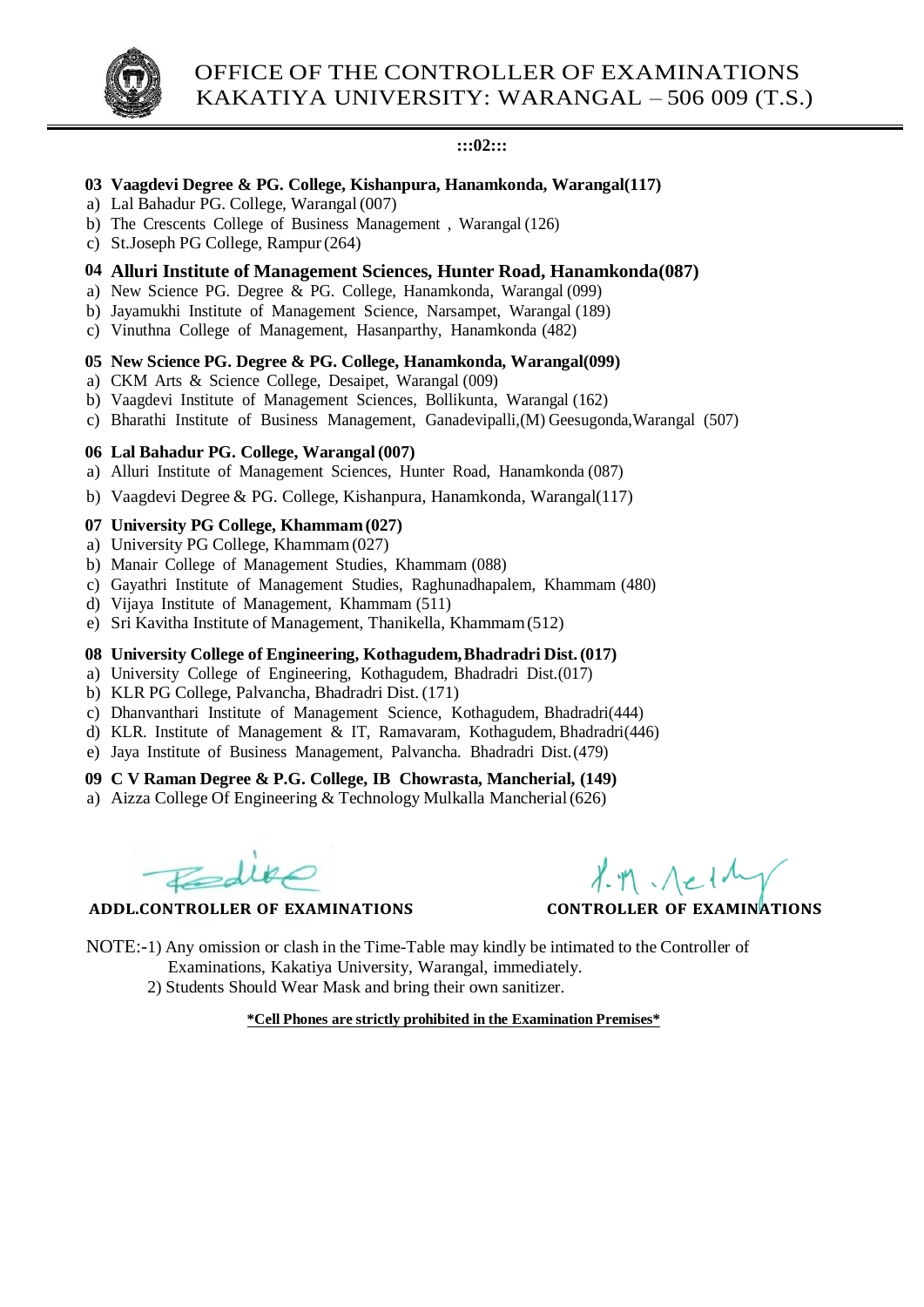

**OFFICEOF THE CONTROLLER OF EXAMINATIONS**

**KAKATIYA UNIVERSITY: WARANGAL – 506 009 (T.S.)**

#### **No. 303/E9/KU/2022 Date: 16-04-2022**

#### **REVISED TIME - TABLE**

## **M.B.A III - SEMESTER (FOR REGULAR, EX & IMPROVEMENT)** EXAMINATIONS FOR THE ACADEMIC YEAR 2021-22 TO BE HELD IN THE MONTH **APRIL/MAY 2022**

## **Time: From 2:00 p.m. to 5:00 p.m.**

| DAY & DATE                 | <b>PAPER</b> | <b>TITLE OF THE PAPER</b>                                                                                                                                             |
|----------------------------|--------------|-----------------------------------------------------------------------------------------------------------------------------------------------------------------------|
| 23-04-2022<br>(Saturday)   | $\mathbf I$  | ORGANIZATION BEHAVIOR (OBH)                                                                                                                                           |
| 26-04-2022<br>(Tuesday)    | $\mathbf{H}$ | STRATEGIC MANAGEMENT (STR)                                                                                                                                            |
| 28-04-2022<br>(Thursday)   | III          | MANAGERIAL COMMUNICATION (MCN)                                                                                                                                        |
| 30-04-2022<br>(Saturday)   | IV           | <b>OPEN ELECTIVE:</b><br>e - BUSINESS (EBI) 'or'<br><b>BUSINESS LAW (BUS)</b>                                                                                         |
| $05-05-2022$<br>(Thursday) | $\mathbf{V}$ | <b>DISCIPLINE SPECIFIC ELECTIVE:</b><br>HRM: HUMAN RESOURCE DEVELOPMENT (HUM)<br>MM: CONSUMER BEHAVIOUR (CON)<br>FM: SECURITY ANALYSIS AND PORTFOLIO MANAGEMENT (SAF) |
| $07-05-2022$<br>(Saturday) | VI           | DISCIPLINE SPECIFIC ELECTIVE :<br>HRM : LABOUR LAWS (LLB)<br>MM: ADVERTISING & SALES MANAGEMENT (ADS)<br>FM: INDIAN FINANCIAL SYSTEM (IND)                            |
| 10-05-2022<br>(Tuesday)    | <b>VII</b>   | <b>DISCIPLINE SPECIFIC ELECTIVE:</b><br>HRM: ORGANISATION DEVELOPMENT (OGA)<br>MM: PRODUCT& BRAND MANAGEMENT (PMT)<br>FM: CORPORATE TAXATION & PLANNING (COR)         |

#### **Exam Centers:-**

#### **01 University College of Commerce & B M, KU, Warangal(564)**

- a) University College of Commerce & B M, KU, Warangal(564)
- b) KU School of Learning (SDLCE), KU Campus, Warangal. (060)
- c) KU College of Engineering & Technology, KU Campus, Warangal.(567)

#### **02 University PG College, Subedari, Hanamkonda (002)**

- a) Univ. Arts & Science College, Subedari, Hanamkonda (001)
- b) University PG College, Subedari, Hanamkonda (002)
- c) University PG College for Women, Hanamkonda (526)
- d) University PG College, Jangaon, Wgl. (571)
- e) University PG College, Bhupalpally, Warangal (572)
- f) Kakatiya Institute of Engineering & Technology, Yerragattugutta, WGL.(016)
- g) Masterji Institute of Management Sciences, Hanamkonda, Warangal (090)
- h) Kakatiya College of Computer Science, Hunter Road, Warangal (184)
- i) St. Johns PG College, Yellapur (186)
- j) Pragathi School of Information Technology, Warangal (445)
- k) Pragathi School of Business Management, Warangal (450)
- l) St. John MBA College, Yellapur (V), Warangal Dist.(452)
- m) VR. College of Management & Information Technology, Battupalli Road, HNK(477)
- n) St. John School or Management, Yellapur (V), Hasanparthy, Warangal(483)
- o) Sri Gayathri College of Management Science, Mulugu Road, Warangal(492)